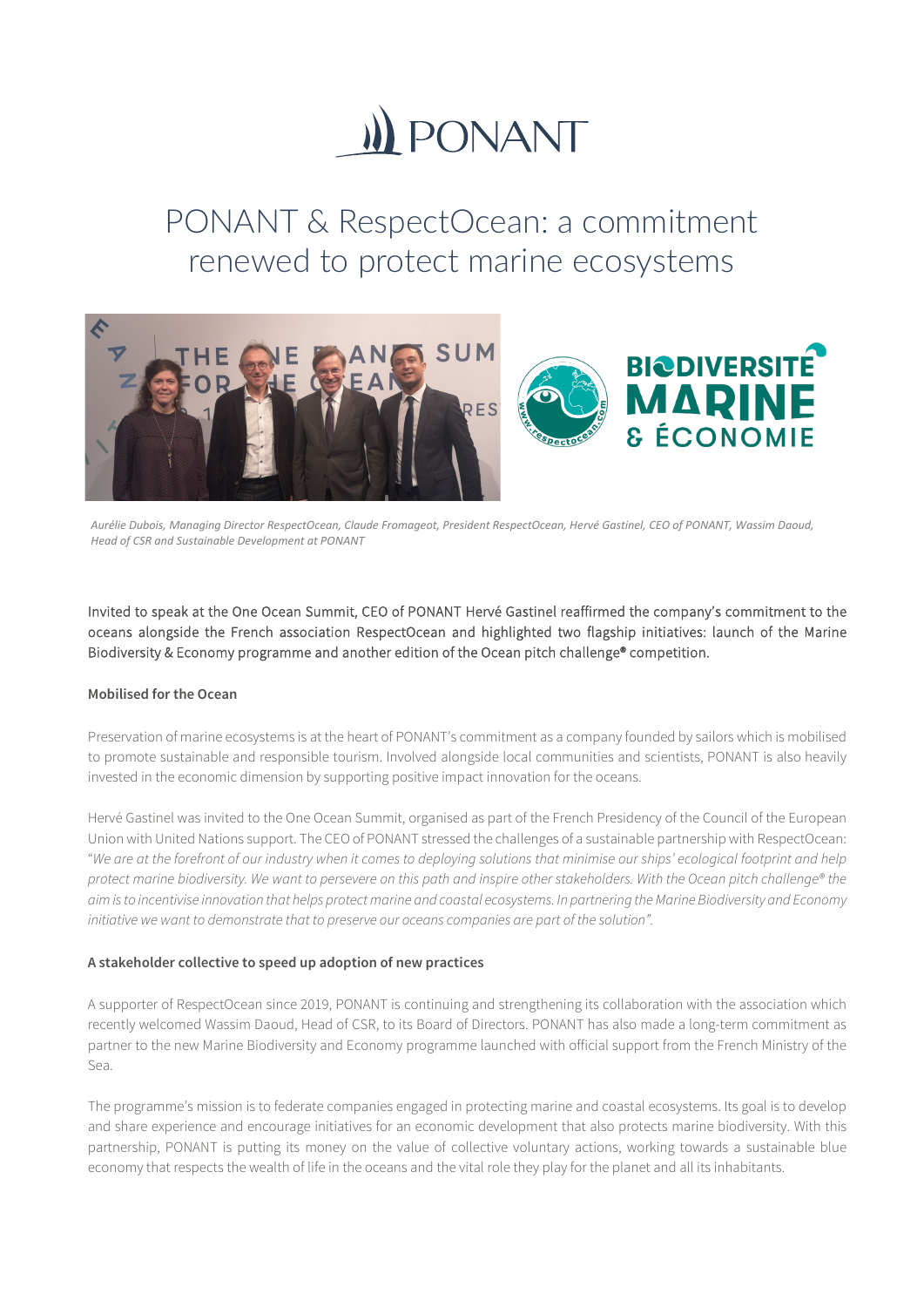### **PONANT fully behind new edition of the Ocean pitch challenge® competition**

The call for applications to the second international Ocean pitch challenge® has just been launched. Unique in the marine world, the competition is co-organised by American NGO Sustainable Ocean Alliance (SOA) and RespectOcean. It aims to identify, support and promote economically viable solutions to protect the ocean and its marine and coastal ecosystems.

Those with solutions that will have a positive impact on the ocean have until 10 March to submit their [application.](https://www.respectocean.com/concours-ocean-pitch-challenge-2022/) Ten finalists will benefit from bespoke support and coaching in pitch technique to refine their skills and ability to raise money for their solution from investors. During the Grand Finale in May, the jury will reward the top three most successful projects. Three special prizes will also be awarded, including a "solution for marine biodiversity" special prize in partnership with the French Office for Biodiversity, OFB (Office Français de la Biodiversité).

Among projects recognised at the first edition, we can cite FinX, a revolutionary propeller-less boat engine inspired by dolphins; Agriloops, which develops aquaponic shrimp farms in a salty environment; and Seaproven which specialises in in situ data collection using a fleet of autonomous boats.

As it did last year, PONANT supports the competition by inviting the winner to join a cruise on one of its ships, during which a talk will be arranged on board to present their winning project to guests.